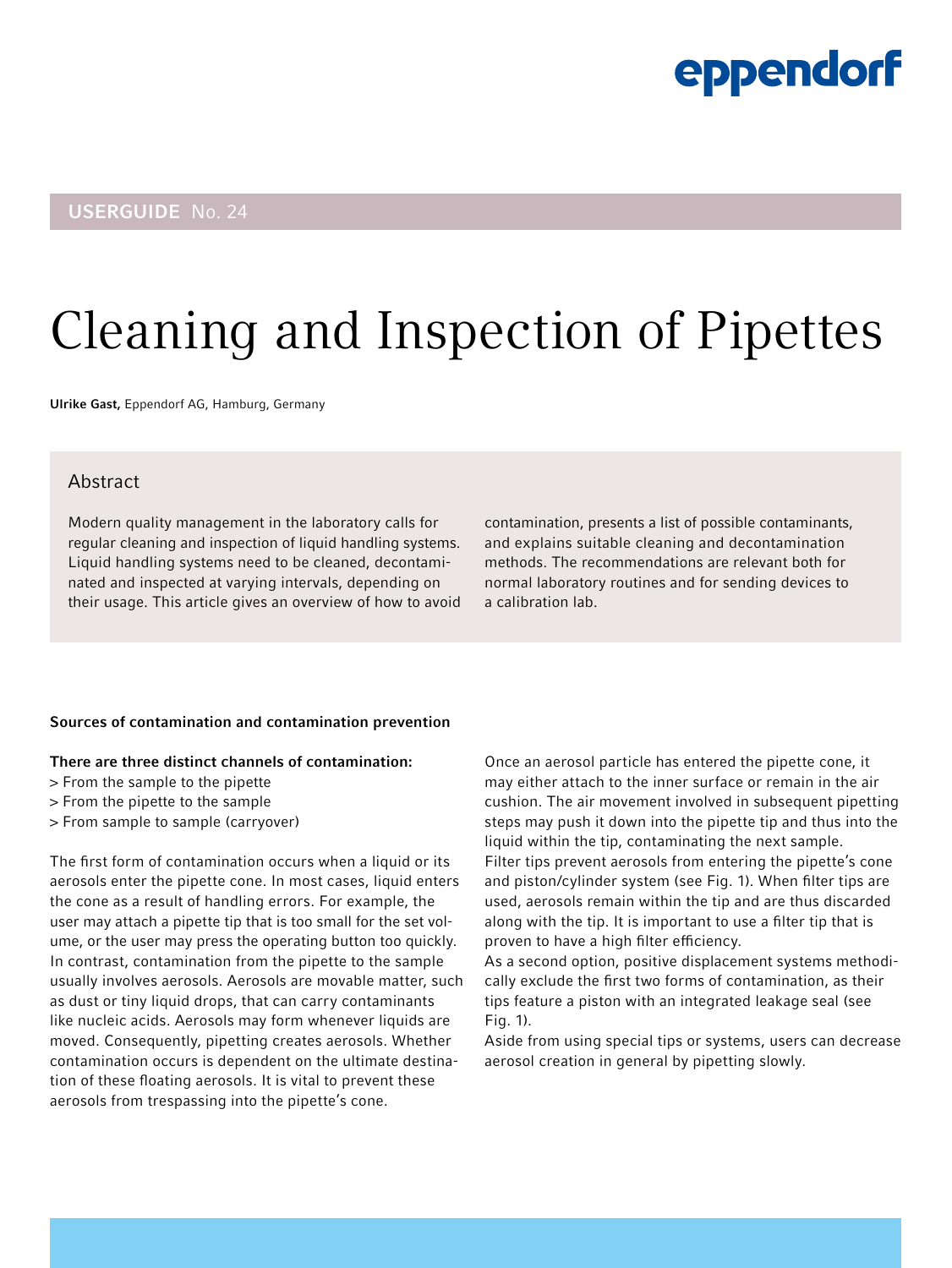

Figure 1: Filtered pipette tips with proven efficiency, such as the ep Dualfilter T.I.P.S.®, and positive displacement systems, such as the Multipette®/Combitips® advanced system, reliably prevent internal contamination of liquid handling instruments.

When not in use, storing air cushion pipettes in an upright position, ideally in a pipette carousel, makes it unlikely that aerosols will float into the cone.

Sample-to-sample contamination is the result of reusing pipette tips. This inadvisable practice causes sample contents to be carried over. For this reason, the tip needs to be changed following each pipetting. Dispensing quickly against a wall may also cause carryover, as it creates splashes that may, for example, hit the well of a plate and contaminate the next sample. Again, slow pipetting is preferable.

#### Decontamination and cleaning

As mentioned above, positive displacement instruments prevent contamination of the instrument's inner parts by their functional principle. In contrast, air cushion pipettes may require a more extensive cleaning regime, as the air cushion may transport aerosols into the lower part of the instrument. This chapter presents an overview of decontamination procedures.

#### Decontamination by reagents

Table 1 lists recommendations for handling contamination involving different kinds of liquids and other contaminants, with a special focus on air cushion pipettes. For more specific information about cleaning and decontamination, please refer to the operating manual of the respective liquid handling system. When using decontaminating reagents, please check the chemical resistance of the pipettes before starting the decontamination process.

External contamination can be removed by wiping off the instrument with a soap solution, isopropanol or suitable disinfectants/decontaminating reagents. When using aggressive reagents, please check the chemical resistance of the instrument's materials. For most liquid handling systems, a chemical resistance table is available on the Eppendorf website. The table lists the chemical resistance of specific instruments to the reagents most often applied in laboratories. After decontamination, the reagent should be wiped off using a cloth soaked in distilled water. Wiping off the active molecules after decontamination is important for the longevity of the material's surface.

Internal contamination is more complicated. Liquids that have been accidentally absorbed should not be allowed to dry. The respective parts (e.g. cone, piston/cylinder) must be cleaned immediately, and if needed, the piston-cylinder system should be lubricated. Regular decontamination using reagents can be performed by immersing the respective parts into the decontaminating reagent. Afterward, the parts should be rinsed well with distilled water to wash off the active molecules, then left to dry. If needed, lubrication of the piston-cylinder system should follow. The respective instrument operating manuals give comprehensive, step-by-step instructions regarding how to disassemble, clean, lubricate and reassemble the instruments.

If volatile organic liquids are frequently used, the otherwise maintenance-free seal may swell up, causing the pipette to become stiff. In this case, the pipette should be left under the hood overnight to air out. In addition, inspection intervals should be shortened, and more frequent exchange of the piston seal should be scheduled.

When pipetting **saturated solutions**, the aerosol's precipitate inside the pipette may produce crystals that can destroy the seal. To avoid this, regular cleaning and greasing of the piston-cylinder system is recommended, as is regular inspection of the piston seal.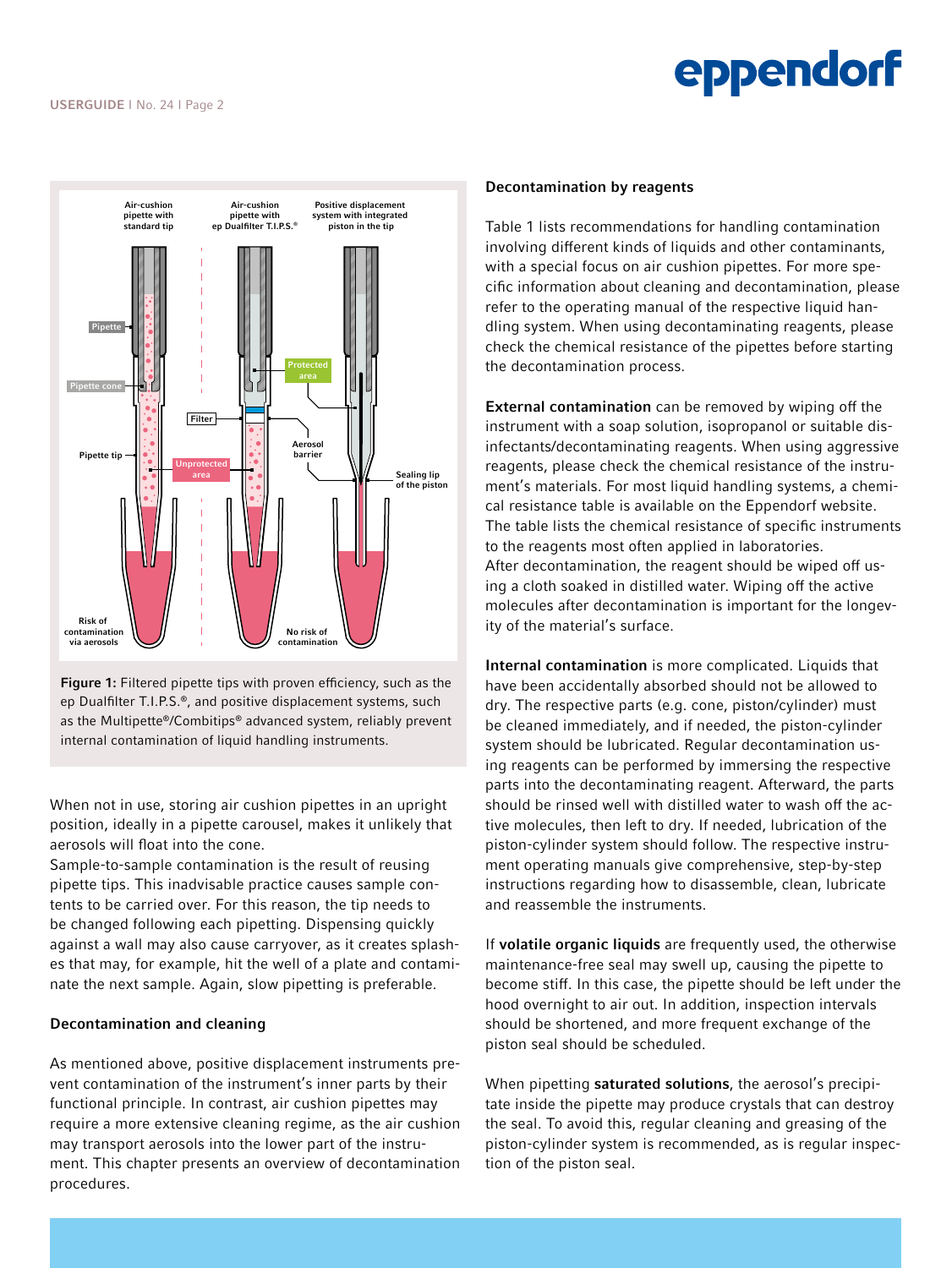#### Table 1: Decontamination and cleaning

| <b>Substance classification</b>           | Handling, special features                                                                                                                                                                                                  | <b>Decontamination and cleaning</b>                                                                                                                                                                                                                                                                                                                                                                                                                       |
|-------------------------------------------|-----------------------------------------------------------------------------------------------------------------------------------------------------------------------------------------------------------------------------|-----------------------------------------------------------------------------------------------------------------------------------------------------------------------------------------------------------------------------------------------------------------------------------------------------------------------------------------------------------------------------------------------------------------------------------------------------------|
| Aqueous solutions,<br>detergents, buffers | Some of these liquids create foam; in this case the use<br>of filter tips or a positive displacement instrument is<br>recommended.                                                                                          | Rinse lower part with distilled water. Allow to dry at maxi-<br>mum 60 °C in dryer compartment. Lubricate piston-cylinder<br>system as described in the operating manual.                                                                                                                                                                                                                                                                                 |
| Inorganic acids                           | Note the chemical resistance of the liquid handling<br>system. Wipe away splashes immediately. Filter tips<br>do not prevent vapors to enter the cone. Prefer a posi-<br>tive displacement instrument.                      | Vapors from acids may enter the lower part of air-cushion<br>pipettes and affect the performance of the pipette. Clean as<br>described above for "aqueous solutions".                                                                                                                                                                                                                                                                                     |
| <b>Alkalis</b>                            | Note the chemical resistance of the liquid handling<br>system. Wipe away splashes immediately. Vapors may<br>occur. Filter tips do not prevent vapors from entering<br>the cone. Prefer a positive displacement instrument. | With some alkalis, vapor may enter the lower part of air-<br>cushion pipettes and affect the performance of the pipette.<br>Clean as described above for "aqueous solutions".                                                                                                                                                                                                                                                                             |
| <b>Potentially infectious</b><br>liquids  | To avoid contaminations, filter tips should be used or<br>a positive displacement system applied.                                                                                                                           | Autoclave at 121 °C, 1 bar overpressure, 20 min. Or immerse<br>the lower parts in disinfectants. Afterwards rinse well with<br>distilled water and allow to dry at maximum 60 °C in a<br>dryer compartment. Lubricate the piston-cylinder system if<br>needed.                                                                                                                                                                                            |
| <b>Cell cultures</b>                      | To guarantee sterility, apply filter tips with respective<br>purity grade.                                                                                                                                                  | Proceed as described above for "potentially infectious<br>liquids".                                                                                                                                                                                                                                                                                                                                                                                       |
| <b>Organic solvents</b>                   | Note the chemical compatibility of the liquid handling<br>system. Higher evaporation pressures will lead to<br>dripping. Prewet thoroughly or, better, apply a posi-<br>tive displacement system.                           | Give time to evaporate from the piston seal. Additionally,<br>immerse the contaminated parts in detergent, rinse well with<br>distilled water and dry at maximum 60 °C in a dryer com-<br>partment. Lubricate the piston-cylinder system if needed.                                                                                                                                                                                                       |
| <b>Proteins</b>                           | To avoid contaminations, filter tips should be used or<br>a positive displacement system applied.                                                                                                                           | Open the pipette. Rinse with or immerse in detergent.<br>Afterwards rinse / wipe off with distilled water and let dry<br>at maximum 60 °C in a dryer compartment. Lubricate the<br>piston-cylinder system if needed.                                                                                                                                                                                                                                      |
| <b>Nucleic acids</b>                      | To avoid contaminations, filter tips should be used or<br>a positive displacement system applied.                                                                                                                           | 1) Use commercial decontaminating reagent if materials<br>are chemically resistant. Apply as recommended by<br>manufacturer. Rinse with distilled water and let dry at<br>maximum 60 °C in a dryer compartment. Lubricate the<br>piston-cylinder system if needed.<br>2) Decontaminate by sodium hypochlorite (max. 4%),<br>rinse well with distilled water and dry at maximum<br>60 °C in a dryer compartment. Lubricate the piston-<br>cylinder system. |
| <b>Radioactive solutions</b>              | To avoid contaminations, filter tips should be used.<br>A positive displacement system gives maximum<br>security when handling this liquid type.                                                                            | Open the pipette and place contaminated parts into a com-<br>plex solution or a special cleaning solution. Rinse well with<br>distilled water and dry at maximum 60 °C in a dryer compart-<br>ment. Lubricate the piston-cylinder system if needed.                                                                                                                                                                                                       |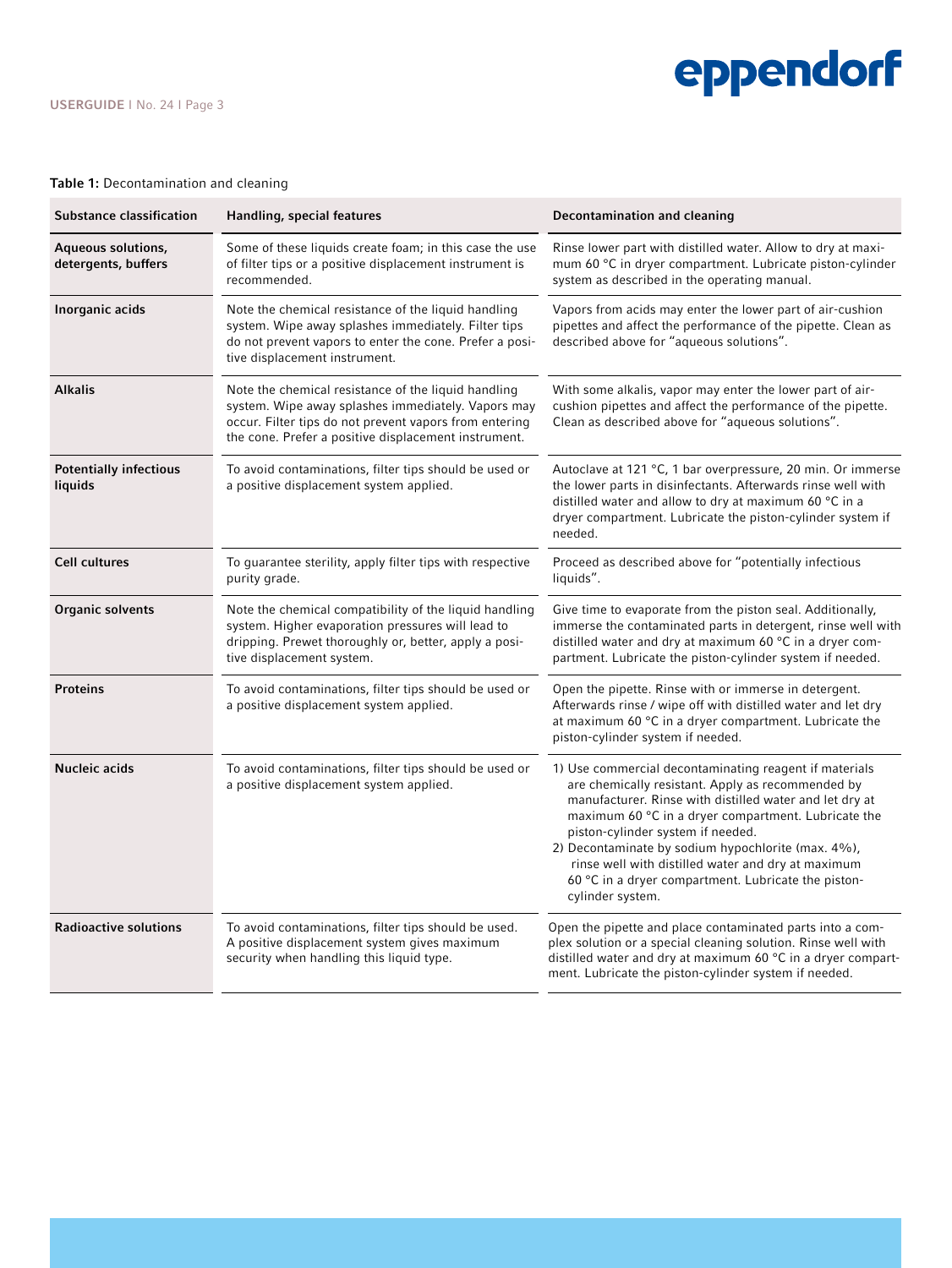#### Autoclaving

The autoclaving of air cushion pipettes and pipette tips is generally performed at 121 °C with an overpressure of 1 bar (100 kPa) for a period of 20 minutes. Filter tips and dispenser tips should not be autoclaved; instead, they should be purchased in the required purity grade. Eppendorf mechanical pipettes are fully autoclavable. Due to the electronic components inside Eppendorf electronic pipettes, only the lower part of each pipette can be autoclaved. Aside from removing the lower part, no further disassembly is required for autoclaving. Multipette® pipettes are generally not autoclavable due to their electronic components.

After autoclaving, the autoclaved pipette or lower part of the pipette must be allowed to dry and cool to room temperature. With Eppendorf pipettes, it is not necessary to lubricate the piston-cylinder system after autoclaving.

#### Ultra-violet light

Eppendorf pipettes and other liquid handlers are resistant to UV irradiation when certain criteria are met. A 30-watt low-pressure mercury-vapor lamp with a characteristic wavelength of 254 nm is required. The optimum distance between the lamp and the pipette is approximately 60 cm. Smaller distances raise the level of irradiation per  $cm<sup>2</sup>$  unfavorably.

#### Decontamination before shipment

Prior to repairing, calibrating, or performing maintenance on a liquid handling system, the system must be decontaminated. Laboratory instruments that have not been decontaminated are not allowed to enter public spaces. The decontamination requirements vary between laboratories and across applications depending on the contaminants involved and their hazardous nature. Table 2 lists the decontamination steps that need to be performed before delivering a liquid handling system to a calibration lab. After decontamination, a decontamination form must be filled out and signed. This form must be attached to the shipment. Deliveries without a decontamination form will not be processed by the calibration lab; instead, they will be left in a designated area until the decontamination status has been clarified with the customer. The form can be downloaded from the Eppendorf website [1] or obtained from a local calibration service provider.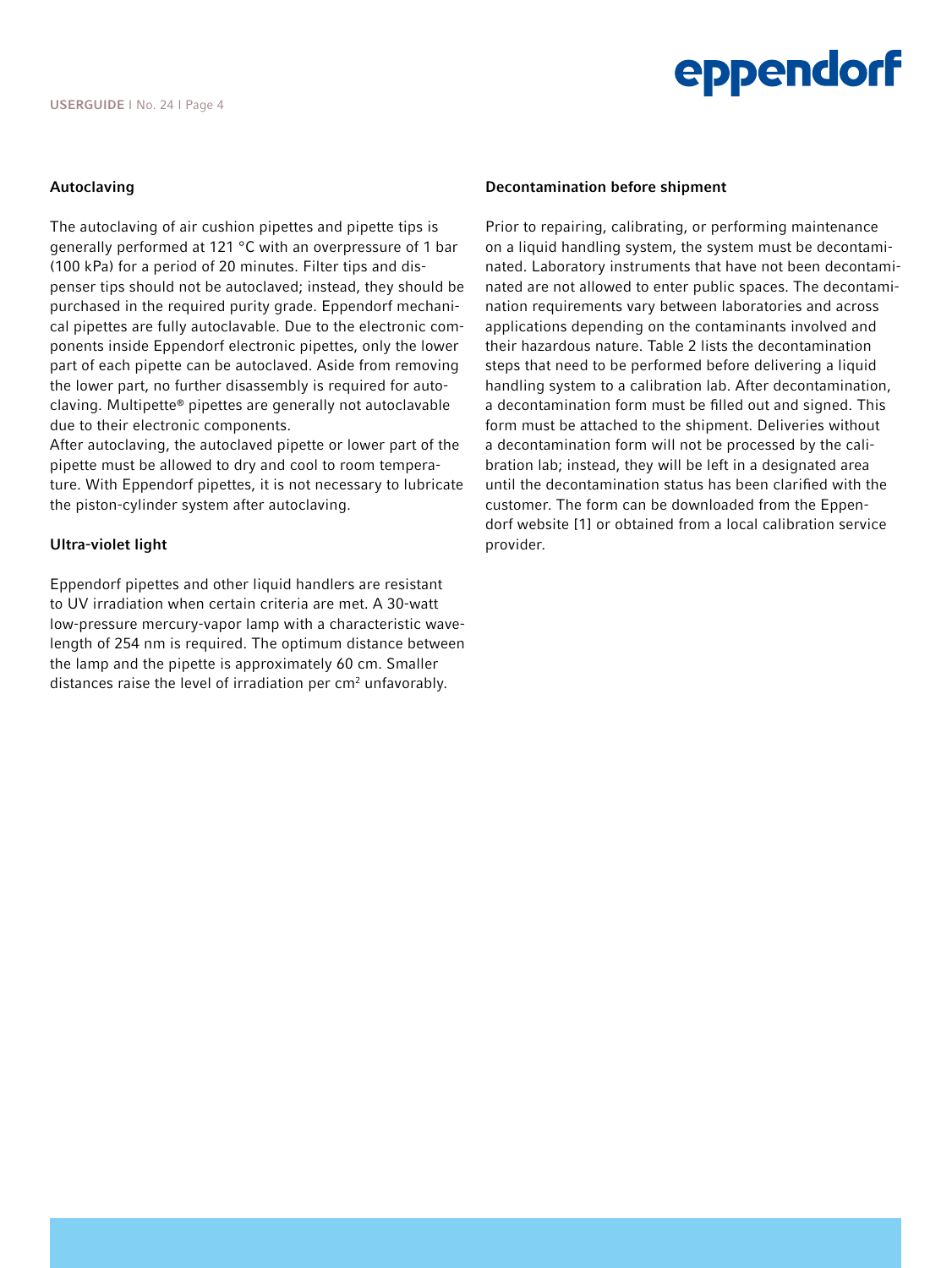#### Table 2: Decontamination steps needed before shipment to a calibration lab

| Type of contamination                                                                                                                                                                                                        | <b>Decontamination methods</b>                                                                                                                                                                                                                                                                                                                                                                                                                                                                                                                                     |
|------------------------------------------------------------------------------------------------------------------------------------------------------------------------------------------------------------------------------|--------------------------------------------------------------------------------------------------------------------------------------------------------------------------------------------------------------------------------------------------------------------------------------------------------------------------------------------------------------------------------------------------------------------------------------------------------------------------------------------------------------------------------------------------------------------|
| Biological contamination (BSL 1)<br>Bacteria, fungi, viruses allowed in BSL 1 laboratories                                                                                                                                   | 1) Mandatory cleaning:<br>Clean surfaces and decrease the load of microorganisms                                                                                                                                                                                                                                                                                                                                                                                                                                                                                   |
| <b>Biological contamination (BSL 1)</b><br>Bacteria, fungi, viruses with sensitizing, toxic or other<br>harmful health effects<br>Biological contamination (BSL 2)<br>Bacteria, fungi, viruses allowed in BSL 2 laboratories | 2) Recommended decontamination with suitable reagents:<br>Microorganisms on the surface killed, inactivated or made harmless<br>3) Recommended disinfection:<br>Ensure that materials or products pose no risk of infection (if applicable)<br>4) Recommended sterilization:<br>Destruction of all reproductive microorganisms (if applicable)<br><b>Note:</b> Eppendorf offers a decontamination form which is to be filled out.                                                                                                                                  |
| Biological contamination (BSL 3)<br>Bacteria, fungi, viruses allowed in BSL 3 laboratories                                                                                                                                   | 1) Mandatory cleaning:<br>Clean surfaces and decrease the load of microorganisms                                                                                                                                                                                                                                                                                                                                                                                                                                                                                   |
| Biological contamination (BSL 4)<br>Bacteria, fungi, viruses allowed in BSL 4 laboratories                                                                                                                                   | 2) Mandatory decontamination with suitable reagents:<br>Microorganisms on the surface killed, inactivate or made harmless<br>3) Mandatory disinfection:<br>Ensure that materials or products pose no risk of infection (if applicable)<br>4) Mandatory sterilization: Destruction of all reproductive microorganisms<br>(if applicable)<br>Note:<br>Users must prove that these procedures have been applied or that the respective<br>contamination risks can be excluded. Eppendorf offers a decontamination form for<br>this purpose which is to be filled out. |
| Chemical contamination:<br>Organic contamination including CMR substances<br>Chemical contamination:<br>Anorganic contamination including CMR substances                                                                     | 1) Mandatory cleaning:<br>Clean surfaces and decrease load of contaminants                                                                                                                                                                                                                                                                                                                                                                                                                                                                                         |
| Radioactive contamination:<br>Short and long lived low intermediate residues,<br>high-level and transuranic residues                                                                                                         | 1) Mandatory cleaning:<br>Clean surfaces and reduce the load of contaminants<br>Note:<br>Users must prove that all radioactive contaminants have been efficiently removed<br>or that a contamination risk can be excluded.<br>Eppendorf offers a decontamination form for this purpose which is to be filled out.                                                                                                                                                                                                                                                  |

Legend: BSL1/2/3/4 specifies the biosafety level of a laboratory. CMR substances are carcinogenic, mutagenic or reprotoxic substances.